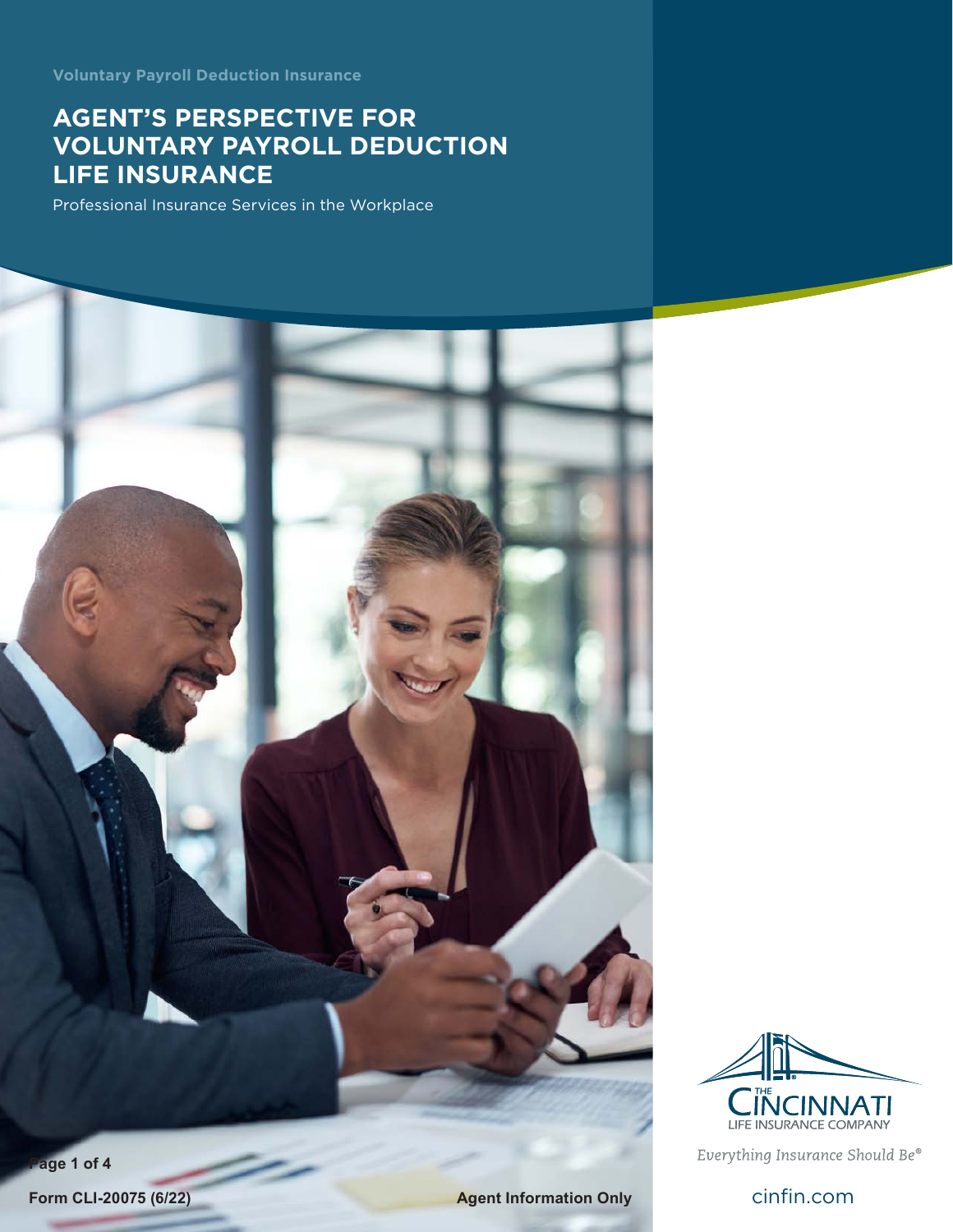# **UNDERSTANDING THE PROGRAM AND PRODUCT OPTIONS**

#### Life insurance in the workplace

According to LIMRA's Employees' View on Life Insurance, nearly one third of U.S. adults say that a major reason they have life insurance is because it is an employer provided benefit. Employees prefer the convenience of payroll deduction and trust their employers have evaluated the strength of the carriers and the quality of products available.



The Cincinnati Life Insurance Company's Voluntary Payroll Deduction Program provides you the opportunity to offer professional insurance services to employees in the workplace.

- • **Voluntary participation:** Employees decide whether to participate or not. They can choose to purchase coverage on themselves, their spouses, children and grandchildren.
- • **Convenient premium payments:** Premiums are paid through payroll deduction.
- • **Portable policies:** An employee who leaves or retires may continue coverage with no change in premium or benefits.

#### Key facts about the uninsured population

Many U.S. households continue to be underinsured, according to LIMRA's 2022 Insurance Barometer:

- 70% of households say they need life insurance
- 53% are likely to buy life insurance in the next year
- 44% of households without life insurance would have trouble paying their living expenses within six months if they lost their primary wage earner

Offering voluntary products in the workplace is a costeffective way to help employees secure the protection they need for themselves and their family members.

## **Offer professional insurance services to employees in the workplace**

### Total account development

Further develop your relationship with existing clients by offering their employees payroll deduction life insurance.

Cross-serving has proven to be among the most profitable and efficient means of generating additional revenue and increasing customer retention over the long term.

### Dedicated support and service

Your success in this market is important to us! We can help you with:

- • Headquarters and field seminars
- Employer presentations
- Employee presentations
- Enrollment support
- Agency training sessions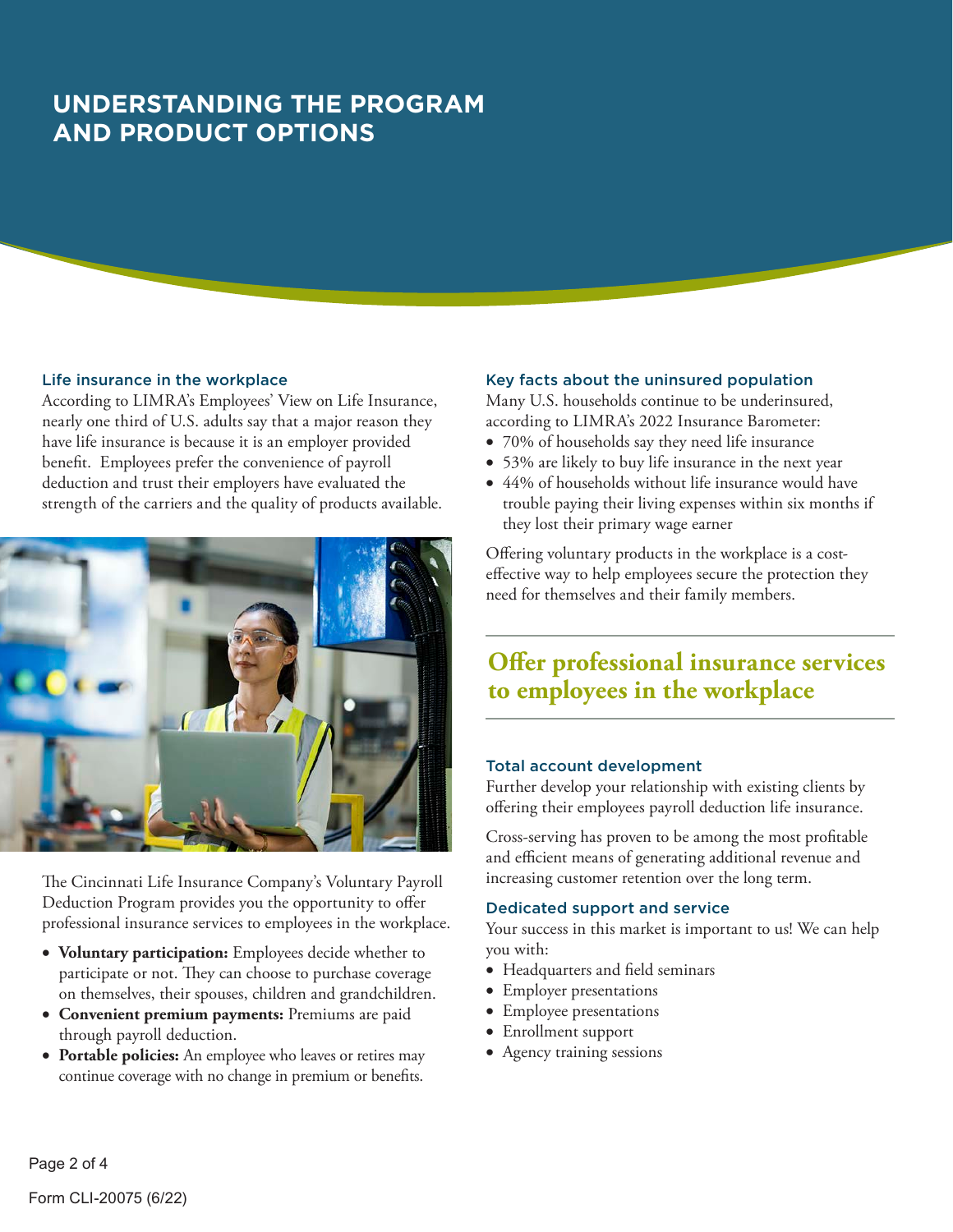### Eligibility guidelines

- Employee and spouse must be actively at work and working at least 20 hours per week
- • Employee is not required to purchase life insurance on self in order to cover eligible family members

### Product and rider options

| <b>Product</b>              | <b>Employee &amp;</b><br><b>Spouse</b> | <b>Children</b>   | <b>Grandchildren</b> |
|-----------------------------|----------------------------------------|-------------------|----------------------|
| Term 10                     | 18-70 years                            | 18-25 years*      | N/A                  |
| Term 20                     | $18-60$ years                          | 18-25 years $*$   | N/A                  |
| Term 20 ROP                 | 18-50 years                            | $18-25$ years*    | N/A                  |
| Whole Life<br>Pay to 100    | $18-70$ years                          | 15 days-25 years* | 15 days-18 years*    |
| Whole Life<br>Paid Up at 65 | $18-55$ years                          | 15 days-25 years* | 15 days-18 years*    |

\* Ages 18-25 must be full-time students, unmarried and not in the military.

**Spouse only:** Employees can buy \$50,000 or less on their spouse without the spouse's signature, except where prohibited by the state. Additional amounts of coverage are available with the spouse's signature.

### **Optional benefit riders\*\***

- • Accelerated Benefit
- • Accidental Death Benefit
- • Children's Term Life Insurance
- • Waiver of Premium
- \*\* Rider eligibility subject to issue age limitations of the base policy

## **Competitive products and riders to meet individual and family needs**

### List bill

- • Minimum of five policies required for list billing
- • Individual, fully underwritten products can be issued and included on the list bill

### Underwriting requirements

Cincinnati Life's Voluntary Payroll Deduction Program offers guaranteed issue underwriting for most employers. Contact your life sales field representative to discuss receiving guaranteed issue authorization.

**Guaranteed Issue** – Requires no answers to medical questions

- Groups with 15 or more eligible employees qualify • One-on-one meetings with all eligible employees
- are mandatory
- • Eligible employees may purchase any combination of worksite life insurance products
- • Children's Term Life Insurance Rider may be added to either the employee's or spouse's policy, but not both

### **Simplified Issue** – Requires answers to medical questions

- • Grandchildren
- • Amounts above guaranteed issue limits
- • Employer group does not qualify for guaranteed issue, subject to approval



### Re-enrollment

- • 90 days prior to re-enrollment, you and your life sales field representative each receive a reminder
- • Guaranteed issue must be authorized again before each re-enrollment
- • An in-force policyholder report is available upon request. Please contact Worksite Marketing, 844-833-7766 or *CLICWorksiteMarketing@cinfin.com*

Page 3 of 4